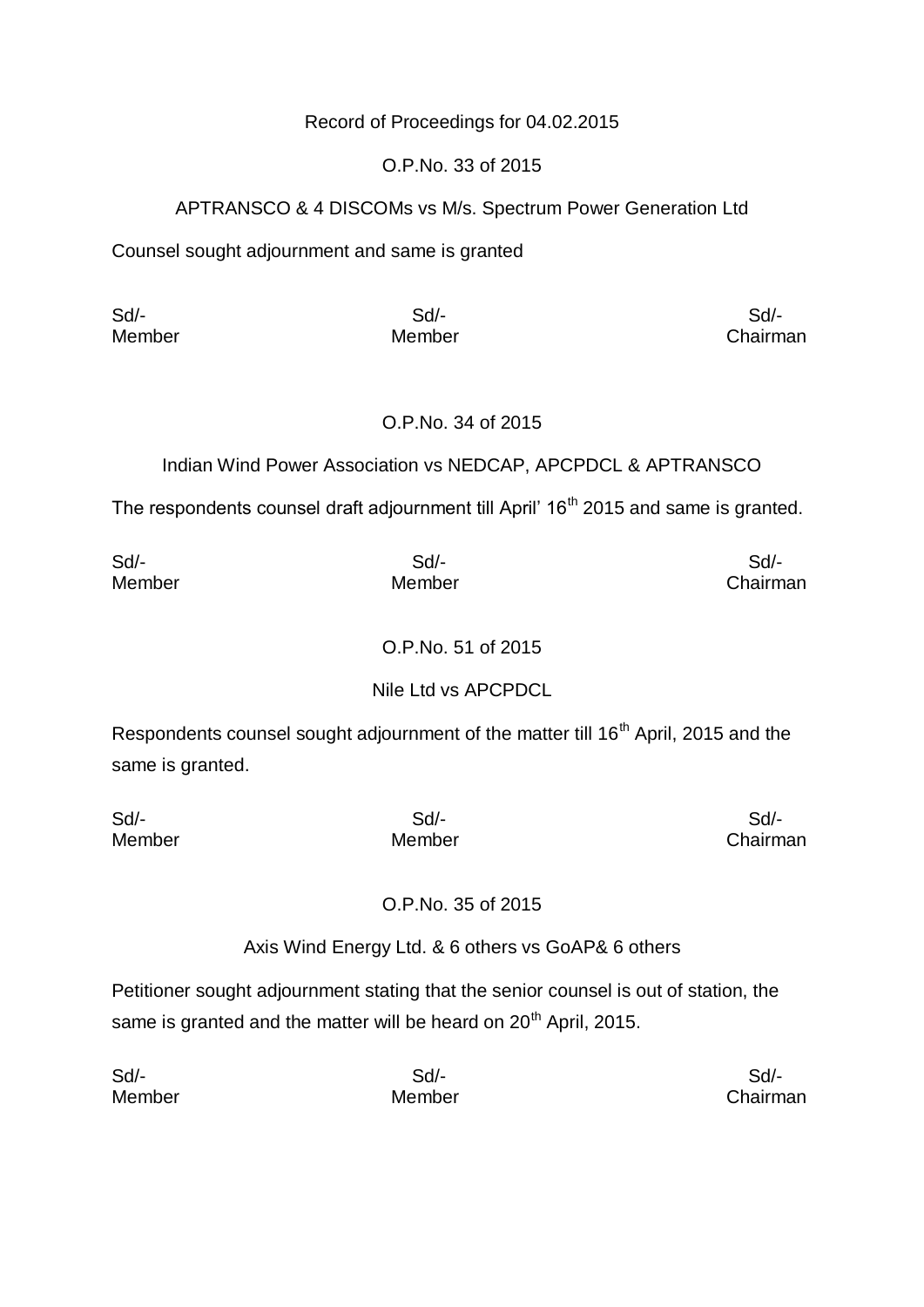# O.P.No. 36 of 2015

# DISCOMs vs GMR Vemagiri Power Generation Ltd (GVPGL)

The counsel for respondent submitted that the same matter is heard by the CERC and order is reserved. The counsel sought adjournment of the case till  $20<sup>th</sup>$  April, 2015 and the same is granted.

Sd/- Sd/- Sd/-

Member Member Chairman

# O.P.No. 37 of 2015

# GMR Vemagiri Power Generation Ltd (GVPGL) vs DISCOMs

The counsel for petitioner submitted that the matter has been heard by the CERC and the order is reserved. The counsel sought adjournment of the case till  $20<sup>th</sup>$  April, 2015 and the same is agreed

Sd/- Sd/- Sd/-

Member Member Chairman

# O.P.No. 38 of 2015

GMR Vemagiri Power Generation Ltd (GVPGL) vs DISCOMs & APPCC

The counsel for petitioner submitted that the matter has been heard by CERC and the order is reserved. The counsel sought adjournment of the case till  $20<sup>th</sup>$  April, 2015 and the same is accepted.

Sd/- Sd/- Sd/-

Member Member Chairman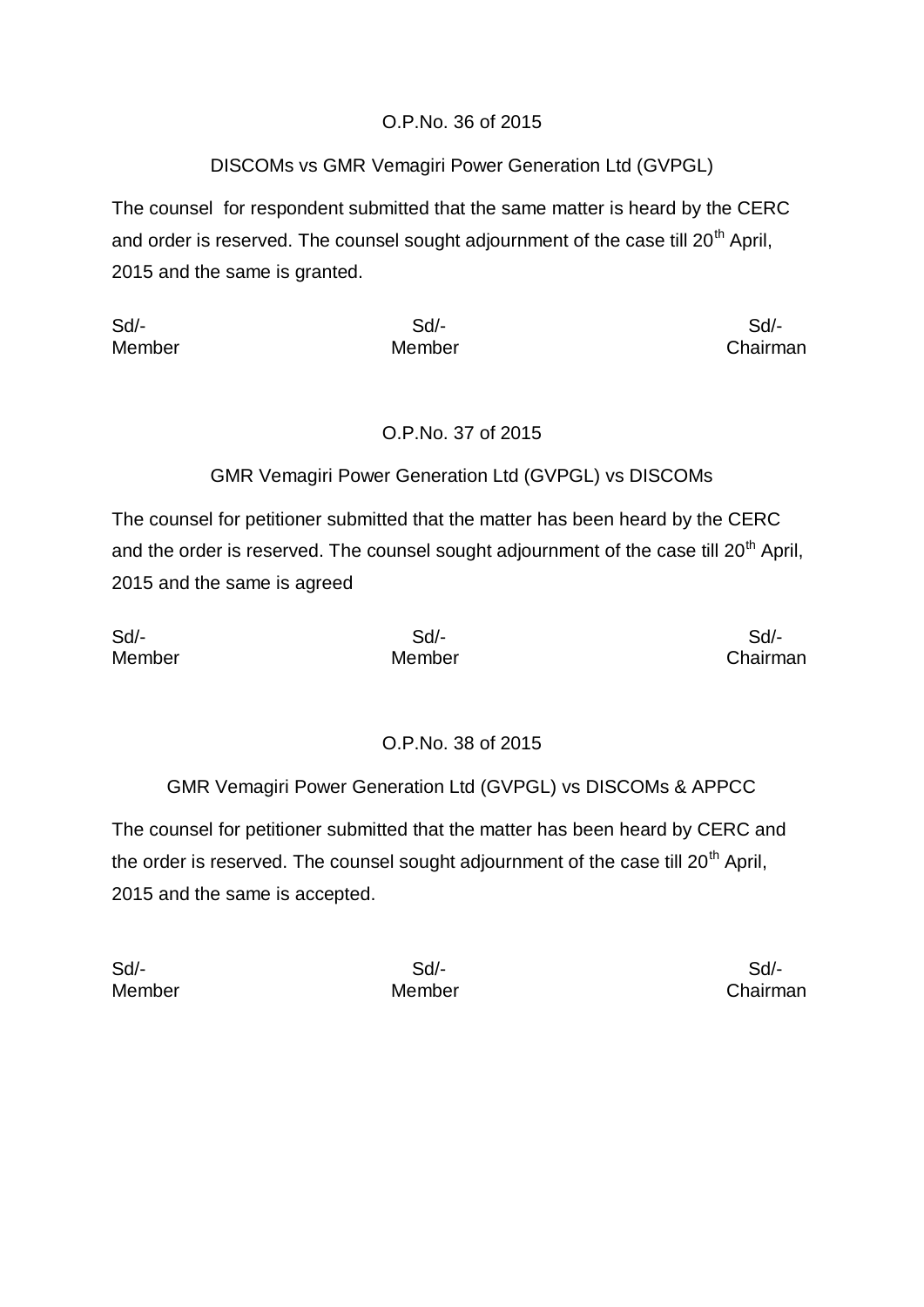# O.P.No. 39 of 2015

# Reliance Infrastructure Ltd vs DISCOMs & APPCC

The counsel for the petitioner appeared before the Commission. The arguments were heard in part and decided to continued on 05.02.2015. The counsel for respondents agreed to respond on 05.02.2015.

Sd/- Sd/- Sd/-

Member Member Chairman

# O.P.No. 52 of 2015

# LancoKondapalli Power Ltd vs APPCC, APTRANSCO & DISCOMs

The counsel for petitioner sought adjournment till  $20<sup>th</sup>$  April, 2015, the same is agreed. Reasons stated for adjournment was regarding the jurisdiction of this Commission over the case. The case will be heard on 16<sup>th</sup> April, 2015.

| Sd/-   | Sd/-   | Sd/-     |
|--------|--------|----------|
| Member | Member | Chairman |

# O.P.No. 40 of 2015 & I.A.No. 06 of 2015

# GVK Gautami Power Ltd vs DISCOMs, APPCC & APTRANSCO

The counsel for petition sought adjournment raising the issue of jurisdiction of this Commission over the case. The Commission agreed and adjourned the same till  $16<sup>th</sup>$ April, 2015.

Sd/- Sd/- Sd/-

Member Member Chairman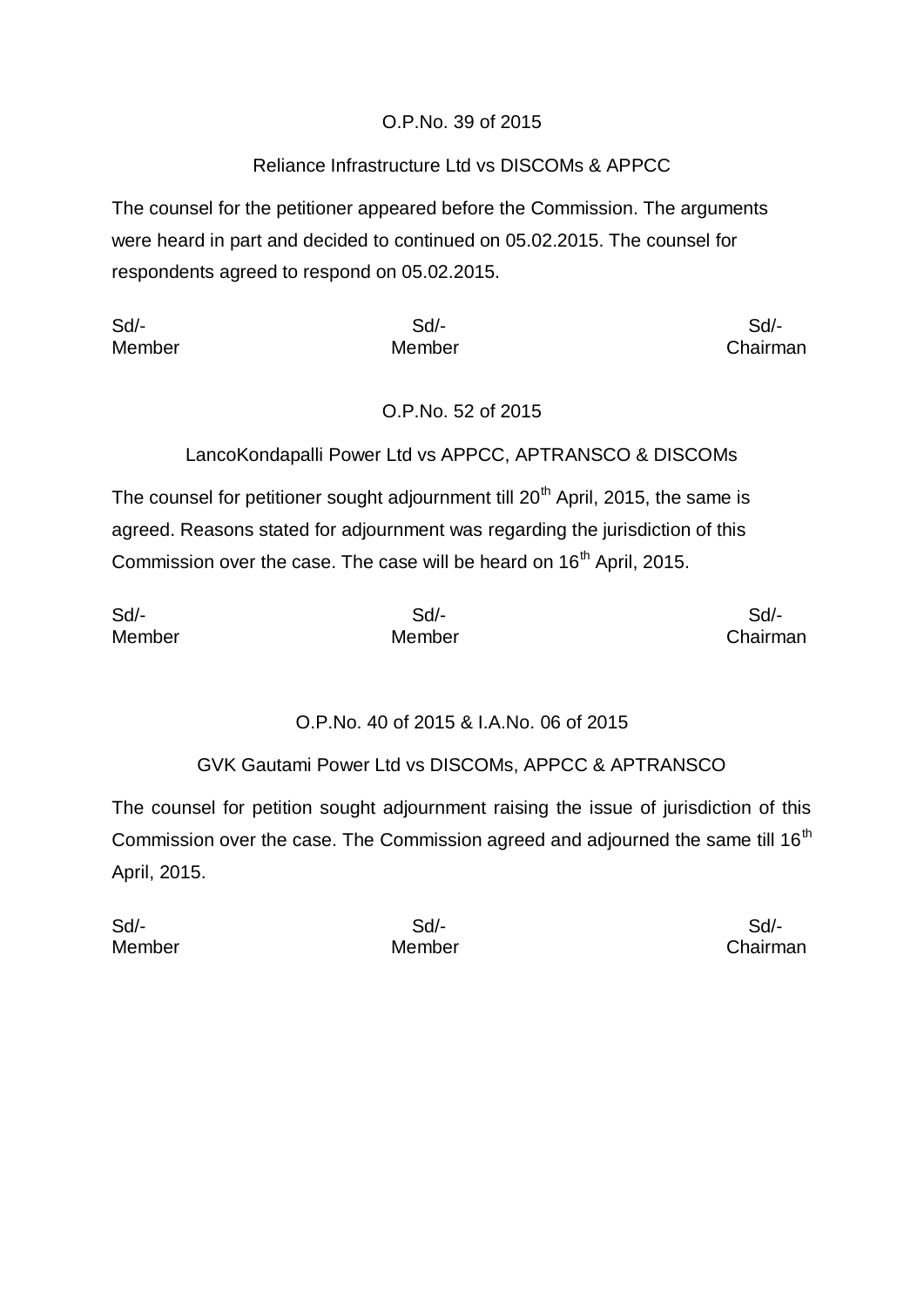#### O.P.No. 41 of 2015 &I.A.No. 07 of 2015

## GVK Industries Ltd vs DISCOMs, APPCC & APTRANSCO

The counsel for petition sought adjournment raising the issue of jurisdiction of this Commission over the case. The Commission agreed and adjourned the same till 16<sup>th</sup> April, 2015.

Sd/- Sd/- Sd/-

Member Member Chairman

# O.P.No. 53 of 2015

GMR Vemagiri Power Generation Ltd. vs APPCC, APTRANSCO & DISCOMs

The counsel for petitioner submitted that the matter has been heard and the order is reserved. The counsel sought adjournment the case in this commission till 20<sup>th</sup> April, 2015, which is accepted.

Sd/- Sd/- Sd/-

Member Member Chairman

# O.P.No. 55 of 2015

GVK Industries Ltd vs DISCOMs & APPCC

The counsel for petition sought adjournment raising the issue of jurisdiction of this Commission over the case. The Commission agreed and adjourned the same till  $16<sup>th</sup>$ April, 2015.

Sd/- Sd/- Sd/-

Member Member Chairman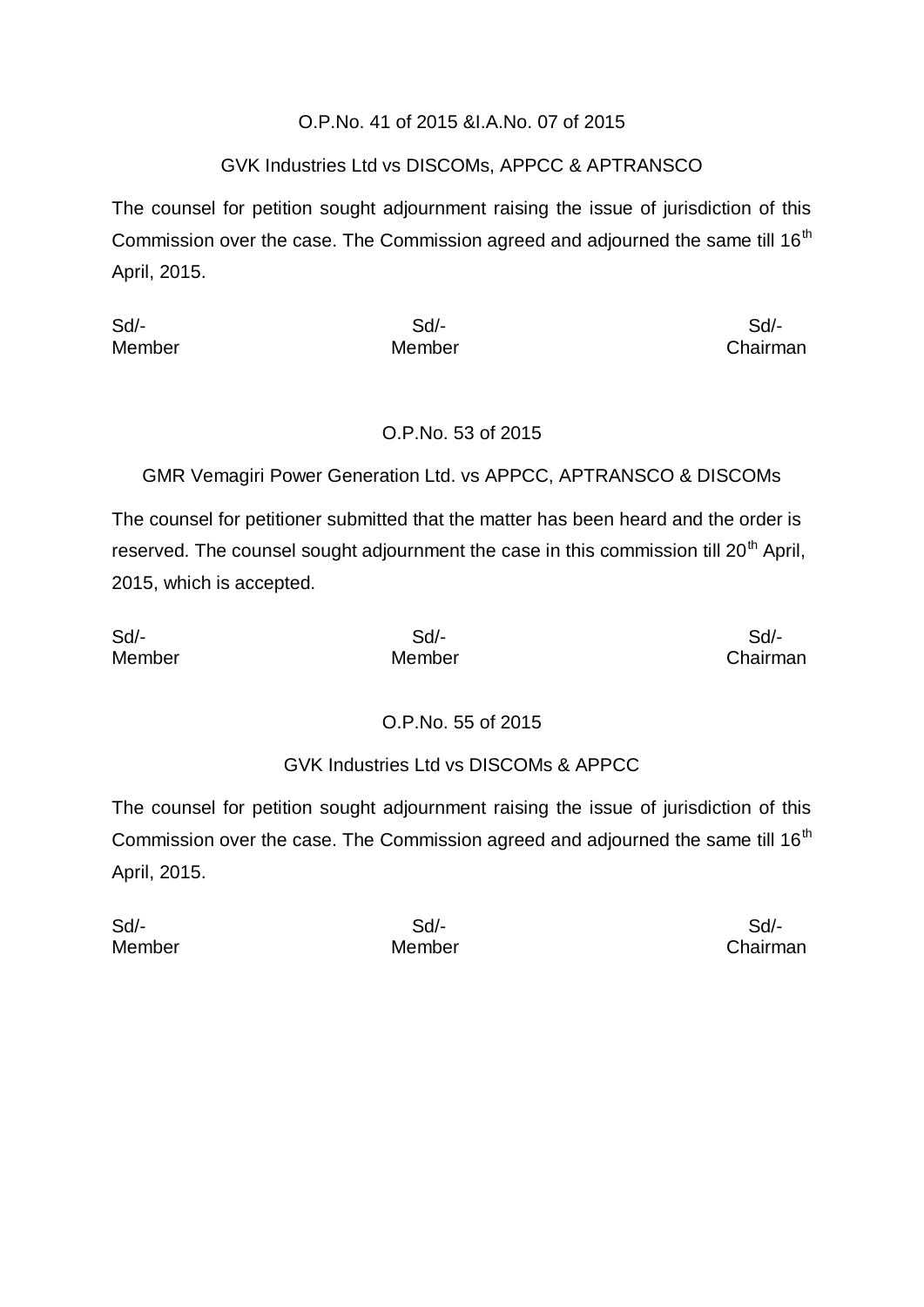### O.P.No. 54 of 2015 & IA No. 11 of 2015

### GVK Industries Ltd vs DISCOMs & APTRANSCO

The counsel for petition sought adjournment raising the issue of jurisdiction of this Commission over the case. The Commission agreed and adjourned the same till  $16<sup>th</sup>$ April, 2015.

Sd/- Sd/- Sd/-

Member Member **Member** Chairman

# O.P.No. 42 of 2015

# Penna Cement Industries Ltd vs APTRANSCO, APPCC & DISCOMs

Counsel for the petitioner was absent. The counsel for respondent agreed for the adjournment of the case which is accepted and case will be heard on  $20<sup>th</sup>$  April, 2015.

Sd/- Sd/- Sd/-

Member Member Chairman

# O.P.No. 43 of 2015 &I.A.No. 08 of 2015

M/s. GMR Vemagiri Power Generation Ltd vs APPCC, APTRANSCO & DISCOMs

The Counsel for petitioner submitted that the matter has been heard by CERC and the order is reserved. The counsel sought adjournment of the case till  $20<sup>th</sup>$  April, 2015 and the same has been accepted.

Sd/- Sd/- Sd/- Member Member Chairman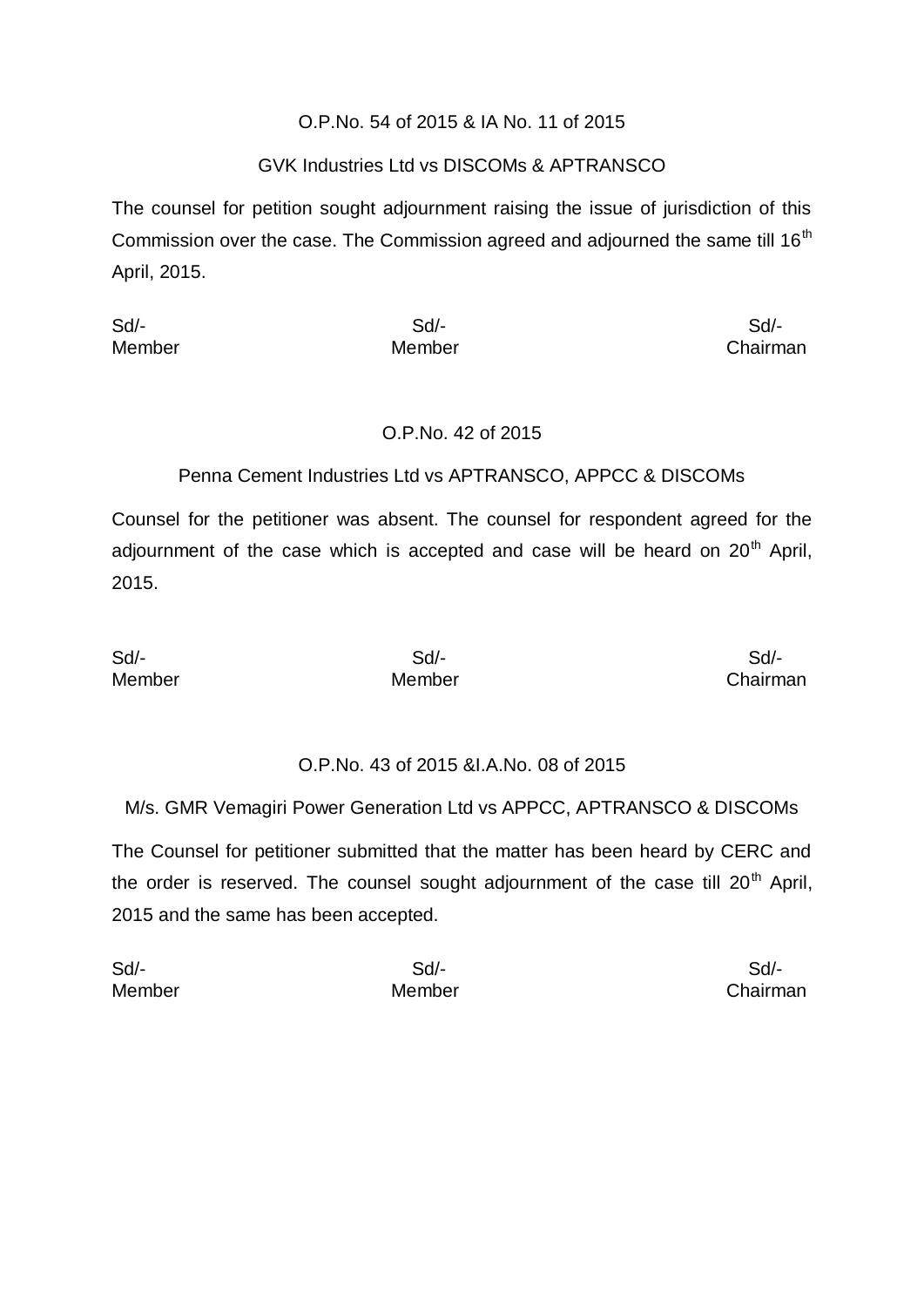## O.P.No. 44 of 2015 &I.A.No. 09 of 2015

# APPCC & DISCOMs vs Reliance Infrastructure Ltd

The counsel for the petitioner appeared before the Commission. The arguments were heard in part and decided to continued on 05.02.2015. The counsel for respondents agreed to respond on 05.02.2015.

Sd/- Sd/- Sd/- Member Member Chairman

# O.P.No. 45 of 2015 &I.A.No. 10 of 2015

# RVK Energy Pvt. Ltd vs APPCC & 9 others

The counsel for petitioner raised the issue of jurisdiction of the Commission over the case and sought adjournment of the case till 16<sup>th</sup> April, 2015.

| Sd/-   | Sd/-   | Sd/-     |
|--------|--------|----------|
| Member | Member | Chairman |

# O.P.(SR).No. 08 of 2015

Indian Wind Power Association vs APTRANSCO, DISCOMs & NREDCAP

The counsel for petitioner was reported to be out of station and the Junior Counsel representing sought adjournment till 16<sup>th</sup> April, 2015.

Sd/- Sd/- Sd/- Member Member Chairman

#### O.P.No. 46 of 2015

#### ElconGreengen India (P) Ltd & 4 others vs Discoms

The counsel for petitioner was absent, counsel for respondent agreed for the postponement of the case till 20<sup>th</sup> April, 2015 which is agreed.

| Sd/-   | Sd/-   | Sd/-     |
|--------|--------|----------|
| Member | Member | Chairman |